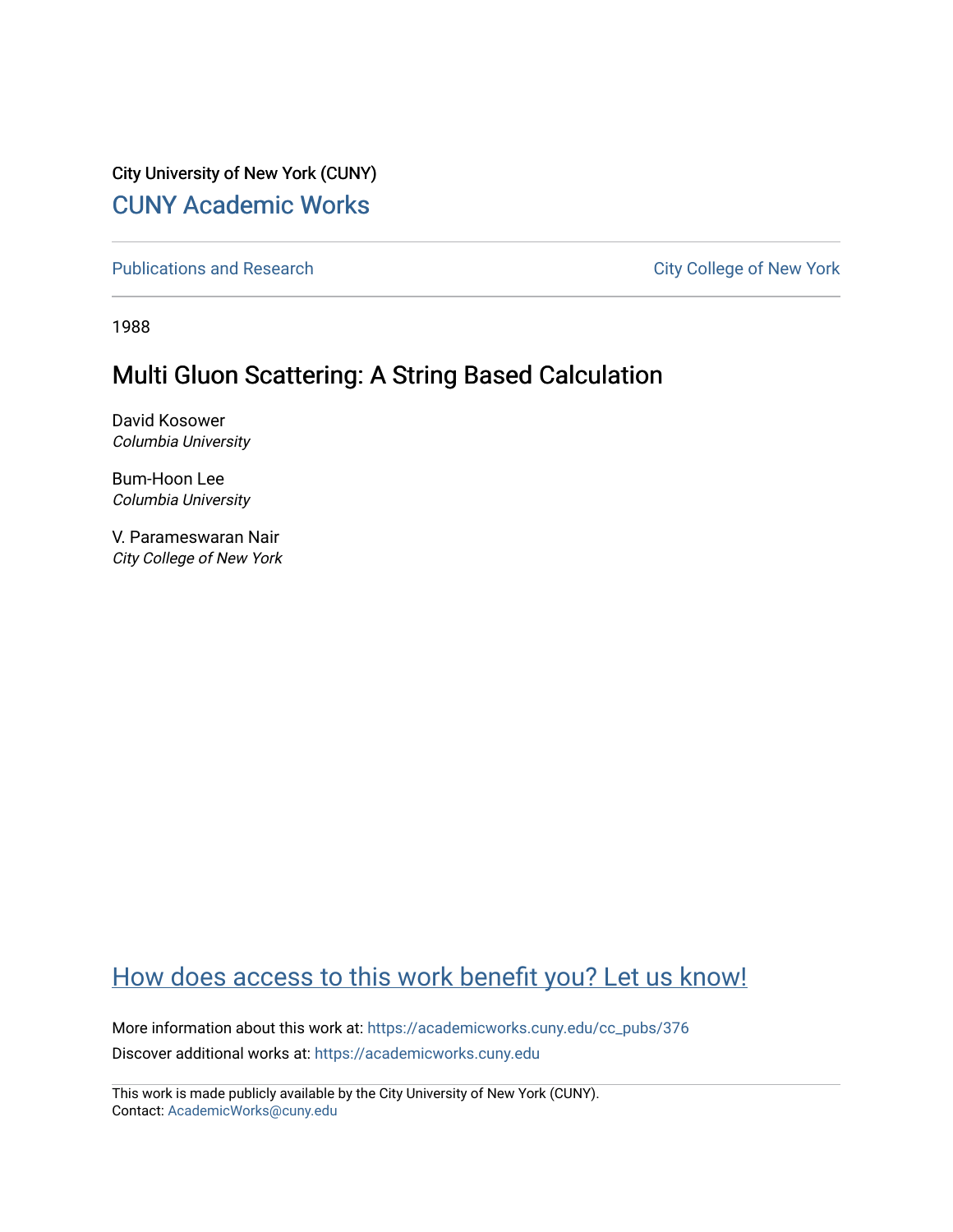

CU-TP-378

### **Multi Gluon Scattering : A String Based Calculation**

*David Kosower, Bum-Hoon Lee and V.P. Nair* 

Department of Physics,Columbia University New York N.Y. 10027

### **Abstract**

We suggest the use of open bosonic string theory to compute multigluon scattering in QCD, since gauge invariance ,cyclic symmetry etc. are manifest in this approach. The method is illustrated by the computation of five gluon scattering.

This paper is supported in part by the Department of Energy.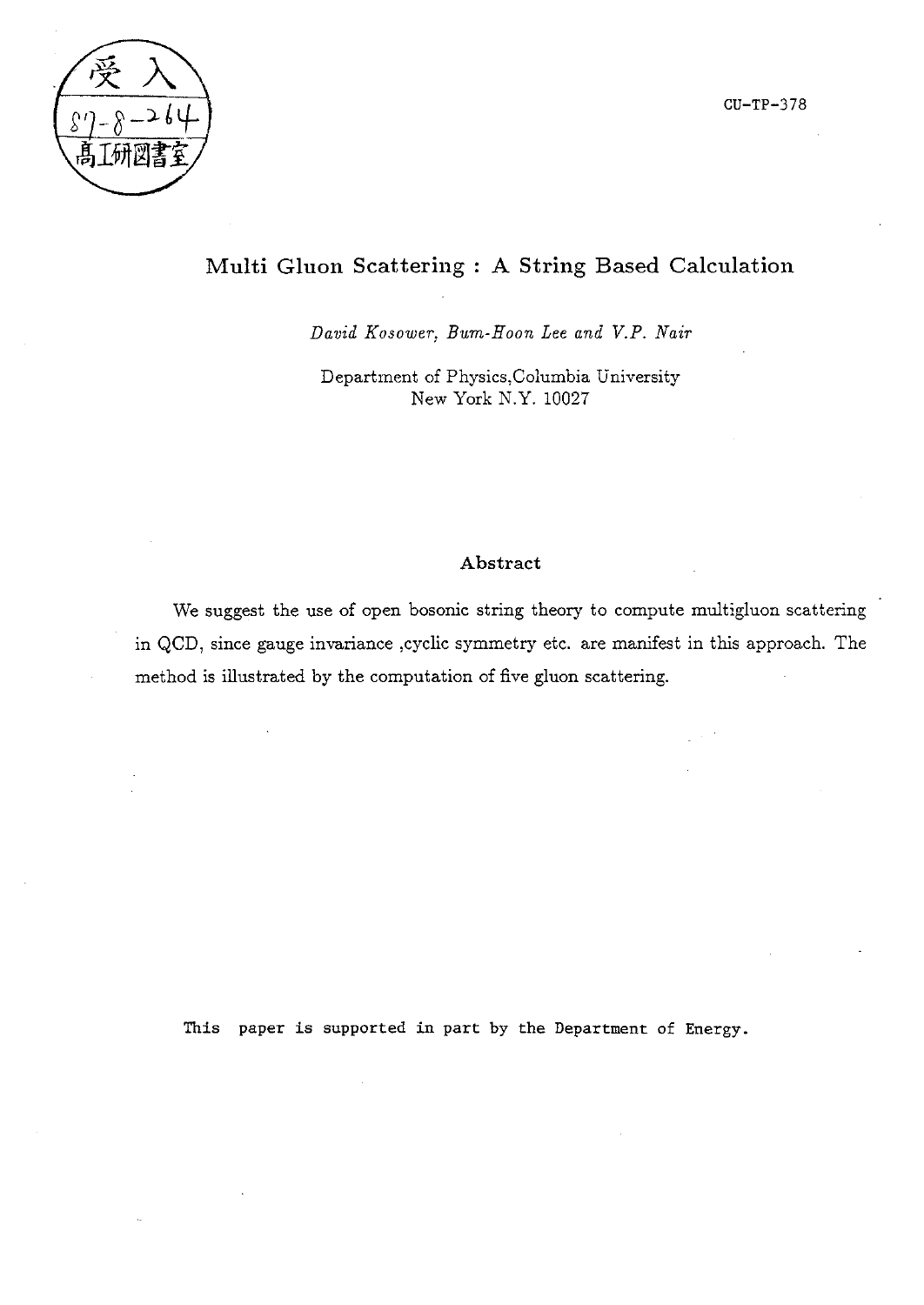The computation of multi gluon scattering cross sections is important for the study of hadronic jets. The amplitude and cross section calculations have been done upto six <sup>g</sup>luons[l]. Although considerable simplifications follow from the use of supersymmetry etc, these calculations are essentially done by summing up the appropriate set of Feynman diagrams. The number of Feynman diagrams involved grow rapidly with the number of external gluons. The intermediate steps· are thus fairly complicated, but the final answer is extremely simple. It is clear from the form of the final answer that it is much simpler to think of quantum chromodynamics as the zero slope limit of some kind of string theory. In this letter, we show how this connection may be utilised to derive multigluon scattering amplitudes and cross sections in QCD.

*Vve* use an open bosonic string theory with SU(3) Chan-Paton factors to take care of the non Abelian nature of the interactions. Since we are only interested in the tree level amplitudes, questions of consistency of the string theory such as the critical dimension will not be of concern. Also the tachyon state of the bosonic string will not contribute to vector particle scattering at the tree level. The string based calculation has considerable conceptual simplification. There is essentially one diagram and its non cyclic permutations for each process no matter how many external gluons we have. Although this gets split up into a number of terms upon taking the zero slope limit, this is still advantageous as cyclic symmetry, gauge invariance etc are preserved for each such amplitude. The cyclic symmetry of the final result is easily traced to the cyclic invariance of the individual string diagrams and is manifest at all intermediate steps. The various steps involved are quite straightforward and simple. The zero slope limit of the string amplitudes can be obtained with minimal investment of computer time. \Ve shall illustrate the calculation by computing the five gluon amplitude and cross section. (The four point case is too trivial.) A longer paper with the results for higher numbers of external lines will be published elsewhere.

We start with the *n* vector particle amplitude for the open bosonic string. This IS obtained by evaluating the correlations for n vertex operators  $\int_R e^{ik_i \cdot X} e^i \cdot \partial X d\tau$  $(i = 1, 2...n)$  using the free action  $S = \int_M \frac{1}{2} (\partial X)^2 d^2x$  defined on the upper half complex plane M. The vertex operators are integrated along the real axis  $x_1 = \tau$ . The

1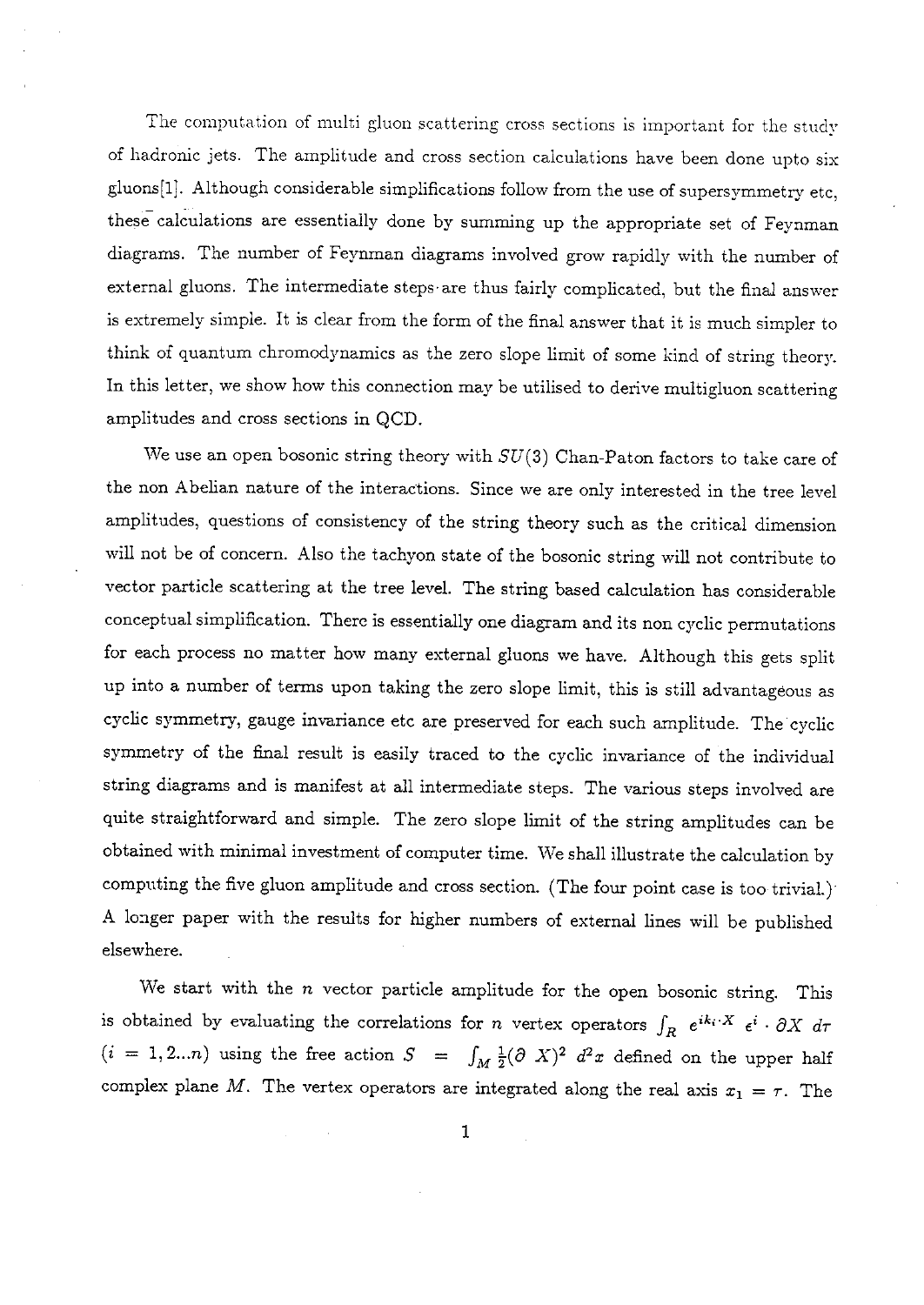parametric form of this amplitude for the  $n = 5$  case we discuss and for fixed  $\tau$  ordering of the vertex operators is [2,3]

$$
\mathcal{A}(1,2,3,4,5) = \int d\tau_1 \cdots d\tau_5 \frac{|\tau_1 - \tau_4||\tau_4 - \tau_5||\tau_5 - \tau_1|}{d\tau_1 d\tau_4 d\tau_5} \prod_{1 \leq j < i \leq 5} (\tau_i - \tau_j)^{\alpha' k_i \cdot k_j}
$$
\n
$$
\exp\left(\sum_{i > j} \frac{\epsilon_i \cdot \epsilon_j}{(\tau_i - \tau_j)^2} - \sum_{i > j} \sqrt{\alpha'} \frac{k_i \cdot \epsilon_j}{(\tau_i - \tau_j)}\right) |multilinear \tag{1}
$$

where the subscript *multilinear* means that we take only the multilinear part of the polarization vectors when we expand the exponential factors. Three of the parametric integrations, as indicated, are removed by fixing the  $SL(2, R)$  conformal invariance of the upper half plane. The values of  $\tau_1$  and  $\tau_4$  are fixed to be 0 and 1 respectively, while  $\tau_5 \to \infty$ . A typical term of this amplitude will look like

$$
\int_0^1 dy \int_0^y dx \ x^{\alpha_{21}} y^{\alpha_{31}} (1-x)^{\alpha_{42}} (1-y)^{\alpha_{43}} (y-x)^{\alpha_{32}} \tag{2}
$$

with coefficient either  $\epsilon_i \cdot \epsilon_j \epsilon_l \cdot \epsilon_l \epsilon_m \cdot k$  or  $\epsilon_i \cdot \epsilon_j \epsilon_l \cdot k_a \epsilon_m \cdot k_b \epsilon_n \cdot k_c$  The  $\alpha_{ij}$  is given as  $\alpha' k_i \cdot k_j + integer$  The above integral can be done as

$$
B(\alpha_{21}+1,\alpha_{32}+1)B(\alpha_{21}+\alpha_{31}+\alpha_{32}+2,\alpha_{43}+1)
$$
  

$$
{}_{3}F_{2}(-\alpha_{42},\alpha_{21}+1,\alpha_{21}+\alpha_{31}+\alpha_{32}+2;\alpha_{21}+\alpha_{32}+2,\alpha_{21}+\alpha_{31}+\alpha_{32}+\alpha_{43}+3;1)
$$
  
(3)

Here  $B(a, b)$  is the beta function, and the  ${}_3F_2(a, b, c; d, e; 1)$  is the the generalized hypergeometric function evaluated at 1 [4].

The second step is to extract the zero slope limit of the amplitude. Because of the global  $\sqrt{\alpha'}$  we only need the residues of the poles in the above expression. The nonvanishing terms of the amplitude as  $\alpha' \rightarrow 0$  can be obtained as follows. Notice that so long as the power series expansions for  ${}_3F_2(a, b, c; d, e; 1)$  is convergent (which it will be for  $a + b + c - d - e < 0$ , the poles and finite pieces come from some finite number of leading terms. In the case where the series is divergent, this is somewhat more difficult, (although the logarithmically divergent case is straightforward, and could be done directly), but fortunately, there are identities which relate the hypergeometric functions for different values of the arguments in particular  ${}_{3}F_{2}$  for  $a + b + c - d - e > 0$  to  ${}_{3}F_{2}$  with  $a + b +$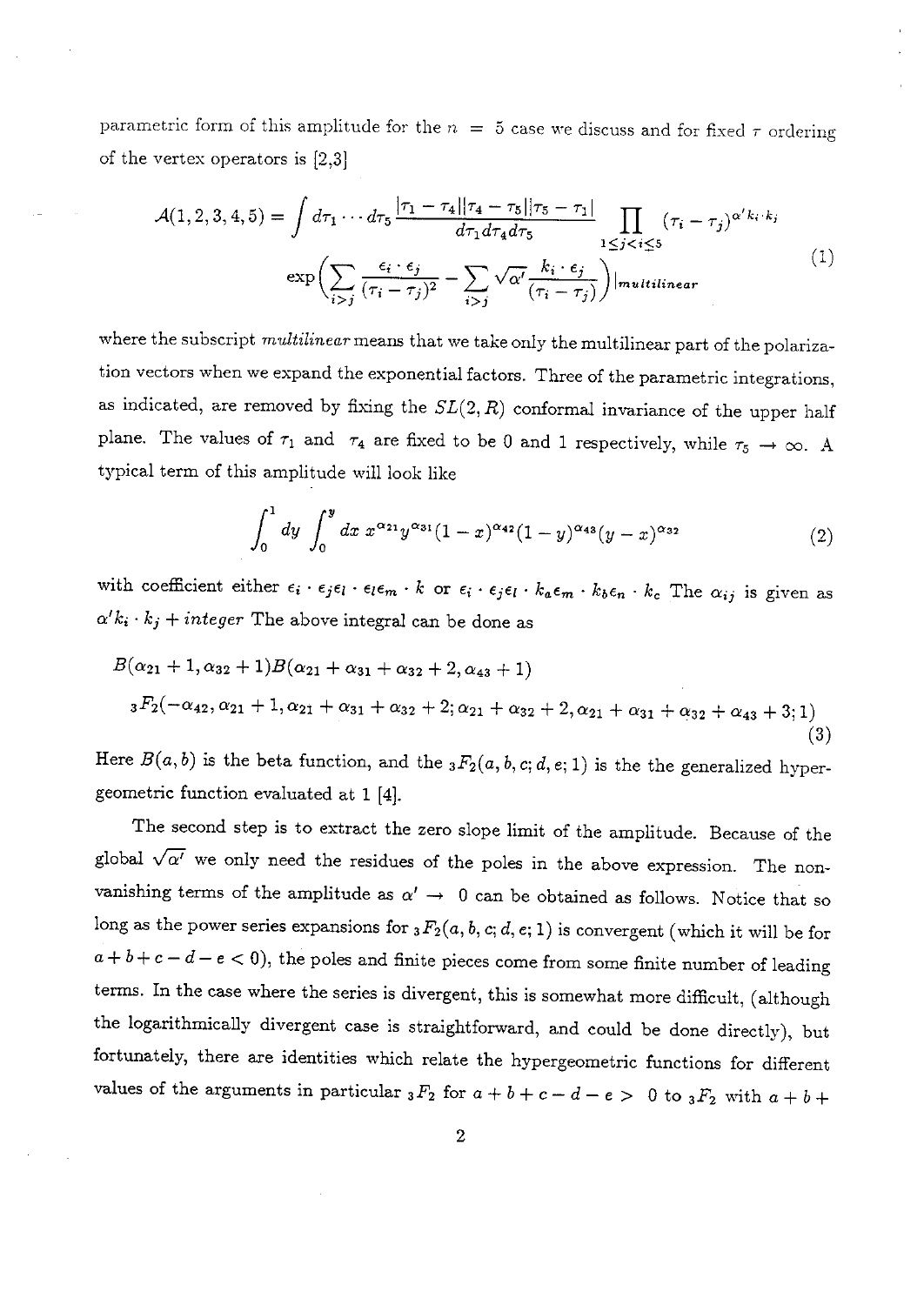$c-d-e < 0$ . One can then use the series expansion. The relevant two identities, due to Bailey, Hardy, and Ramanujan [4], extract part of the divergence in leading  $\Gamma$  functions:

$$
{}_{3}F_{2}(a,b,c;d,e;1) = \frac{\Gamma(e)\Gamma(d+e-a-b-c)}{\Gamma(e-c)\Gamma(d+e-a-b)} {}_{3}F_{2}(d-a,d-b,c;d,d+e-a-b;1)
$$
  
\n
$$
{}_{3}F_{2}(a,b,c;d,e;1) = \frac{\Gamma(d)\Gamma(d-a-b)}{\Gamma(d-a)\Gamma(d-b)} {}_{3}F_{2}(a,b,e-c;a+b-d+1,e;1)
$$
  
\n
$$
+ \frac{\Gamma(d)\Gamma(e)\Gamma(a+b-d)\Gamma(d+e-a-b-c)}{\Gamma(a)\Gamma(b)\Gamma(e-c)\Gamma(d+e-a-b)}
$$
  
\n
$$
{}_{3}F_{2}(d-a,d-b,d+e-a-b-c;d-a-b+1,d+e-a-b;1)
$$
\n(4)

We have checked that the zero slope limit so obtained is indeed cyclically invariant and has the expected gauge invariance, viz. it is invariant under  $\epsilon^{i} \rightarrow \epsilon^{i} + c_{i}k_{i}$  (no summation over  $i$ ).  $c_i$  are arbitrary constants. Alternatively, one can utilise these invariances to reduce the calculation to a few terms. For the five point amplitude, at this stage there are about 150 terms in all. About fifty of these have the structure  $\epsilon \cdot \epsilon \epsilon \cdot \epsilon \epsilon \cdot k$  while the remaining have three powers of  $\epsilon \cdot k$ . The symmetries, including equation (8) below, can be used to write the amplitdes *in* somewhat compact form. As an example we write the terms with one power of  $\epsilon \cdot k$  as

$$
\sum_{Z_{8}} \left[ \frac{\epsilon_{1} \cdot \epsilon_{2} \epsilon_{3} \cdot \epsilon_{4}}{2(1,2)(3,4)(5,1)(4,5)} \left\{ k_{1} \cdot \epsilon_{5} \{(4,5)(5,1)[2(3,4) - 2(1,2) + (4,5) - (5,1) + (2,3)] \right. \right. \\ \left. + 2(4,5)(1,2)[(2,3) + (3,4)] \right\}
$$
\n
$$
- k_{2} \cdot \epsilon_{5}(4,5)(5,1)[(4,5) + (5,1) - (2,3)]
$$
\n
$$
- (1 \leftrightarrow 4,2 \leftrightarrow 3) \right\}
$$
\n
$$
+ \frac{\epsilon_{1} \cdot \epsilon_{3} \epsilon_{2} \cdot \epsilon_{4}}{(4,5)(5,1)} \left\{ - k_{1} \cdot \epsilon_{5}(4,5) - k_{4} \cdot \epsilon_{5}(5,1) \right\}
$$
\n
$$
+ \frac{\epsilon_{1} \cdot \epsilon_{4} \epsilon_{2} \cdot \epsilon_{3}}{2(2,3)(5,1)(4,5)} \left\{ k_{1} \cdot \epsilon_{5}(4,5)[2(2,3) + 2(3,4) - (5,1)] - k_{2} \cdot \epsilon_{5}(4,5)(5,1)(4,5) - (1 \leftrightarrow 4,2 \leftrightarrow 3) \right\}
$$
\n(5)

In the above,  $(1,2) = (k_1 + k_2)^2 = 2k_1 \cdot k_2$  etc. and  $Z_5$  denotes cyclic permutation of the external lines. The exact number of terms depends on the way the kinematical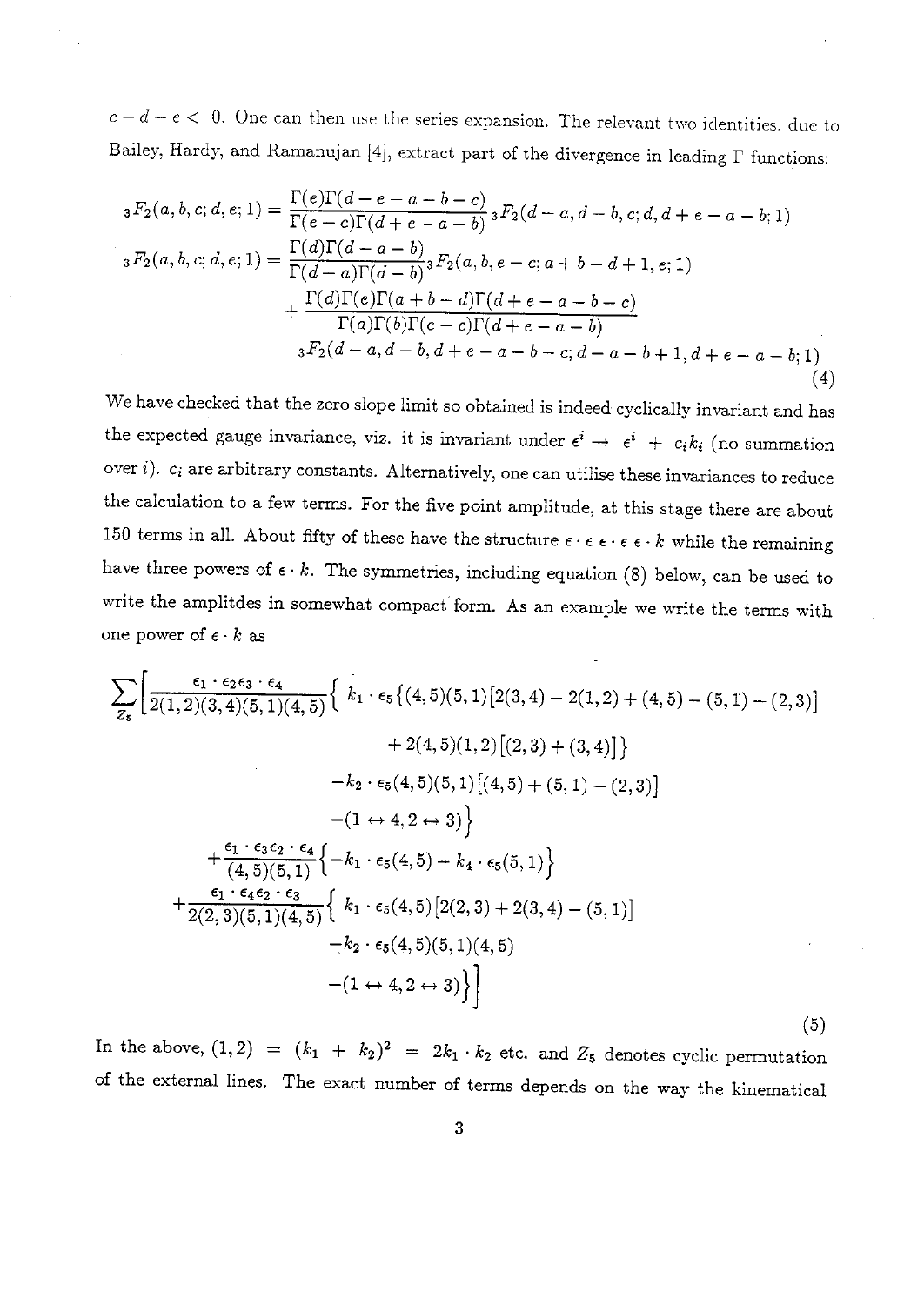constraints  $k_i^2 = 0$ ,  $\sum k_i = 0$  and  $\epsilon_i k_i = 0$  are used. The scattering matrix element is <sup>g</sup>iven as the sum over non cyclic permutations of the external lines of this amplitude with the insertion of Chan-Paton factors to take care of colour degrees of freedom. Define

$$
\mathcal{M}(P) = tr(\lambda_{p(1)}\lambda_{p(2)}\lambda_{p(3)}\lambda_{p(4)}\lambda_{p(5)}) \ A(p(1), p(2), p(3), p(4), p(5)) \tag{6}
$$

 $A(1, 2, 3, 4, 5)$  denotes the  $\alpha' \rightarrow 0$  limit of the amplitude in (1) and P stands for a specific permutation of the external labels (1, 2, 3, 4, 5). The scattering matrix element is given by  $\sum_{non\ cyclic} \mathcal{M}(P).$ 

The amplitudes  $A(1, 2, 3, 4, 5)$  satify the following identities in addition to gauge invariance and cyclicity.

$$
\sum_{Z_4} A(1,2,3,4,5) = 0 \tag{7}
$$

$$
A(1,2,3,4,5) = -A(5,4,3,2,1) \tag{8}
$$

where  $Z_4$  denotes cyclic permutations of the first four particles. This will be  $Z_{n-1}$  for *<sup>n</sup>*external lines. The origin of these relations is as follows. In string theory, the twist operator is given by  $\sigma \to \pi - \sigma$  where  $\sigma$  is the space like coordinate of the two dimensional world surface. Consider an amplitude as given in equation(1).  $A(4,5\ T\ 1,2,3)$  is given by the same integral with  $\tau_2$ ,  $\tau_3$  being integrated from 0 to -1. This does not give a full amplitude; by considering other twisted amplitudes one can complete the region of integration to give [2]

$$
\mathcal{A}(4,5\ T\ 1,2,3) + \mathcal{A}(1,4\ T\ 2,3,5) + \mathcal{A}(5,1\ T\ 2,4,3) = \mathcal{A}(1,2,3,5,4). \tag{9}
$$

On the particle states the twist operator corresponds to charge conjugation and the vector vertices are odd under this. Using this fact, in the low energy limit, equation (9) gives the identity (7). The second identity (8) follows from the operation  $\sigma \rightarrow -\sigma$ applied to the correlation functions. For the *n* point case, the amplitude with the order of the external particles reversed will be  $(-1)^n$  times the original amplitude.

Consider the square of the matrix element now. The calculation of the group theory factors can be simplified by using  $U(N)$  rather than  $SU(N)$  as the gauge group since the extra U(1) gauge boson will not contribute in  $\alpha' \rightarrow 0$  limit. There are only three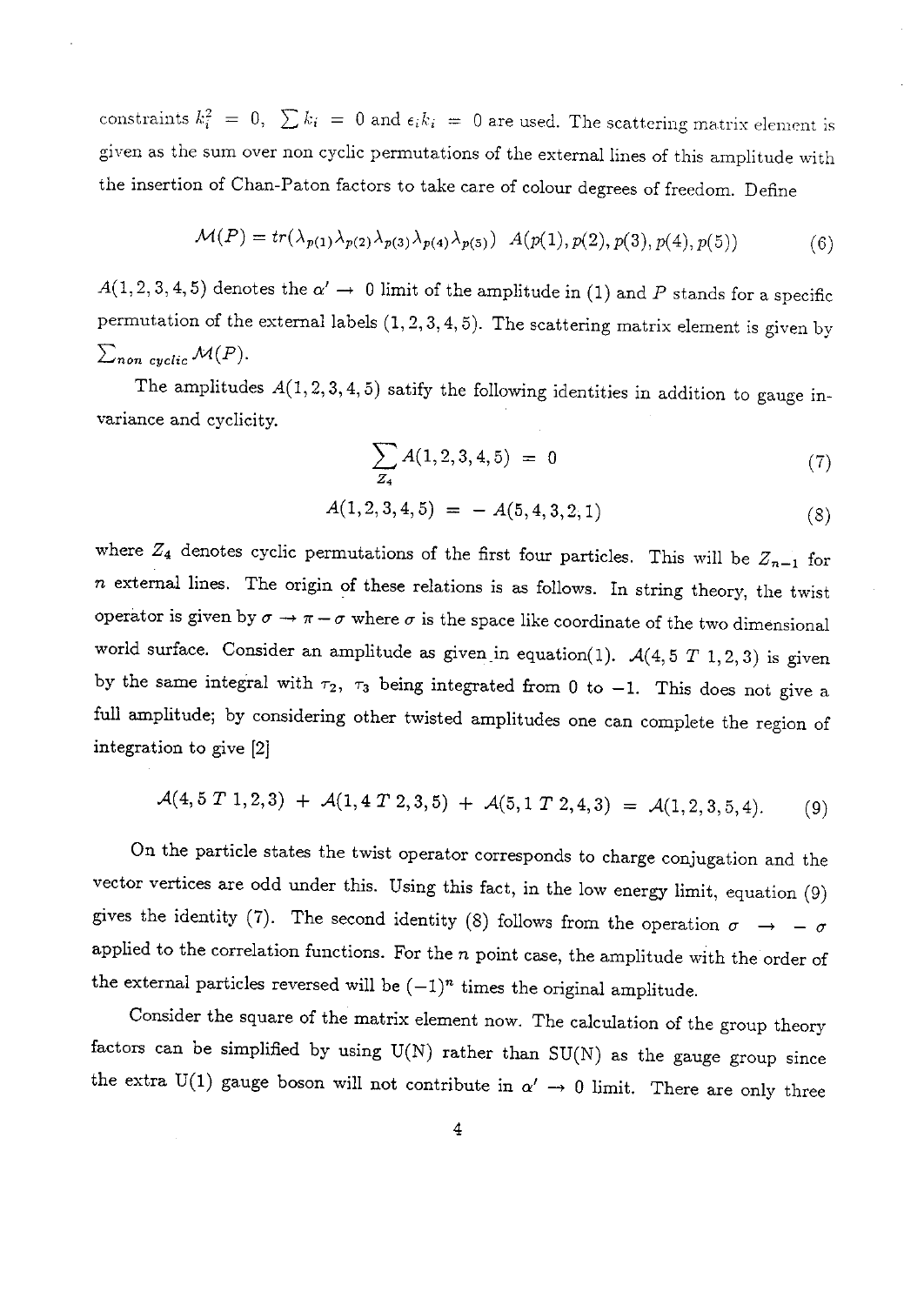independent group theory contributions. A priori in the squared matrix element one expects interference terms but the identities (7) and (8) reduce the square to a sum only involving diagonal terms, i.e. an incoherent sum.

$$
|\sum_{P \text{ non cyclic}} \mathcal{M}(P)|^2 = \frac{N^3(1 - N^2)}{2^5} \sum_{P \text{ non cyclic}} |A(P)|^2
$$
 (10)

Finally we turn to the polarization vectors. We use the spinor helicity basis of reference [5]. i.e.

$$
\epsilon_{\pm}^{\mu}(k,p) = \pm \frac{}{\sqrt{2} < p_{\pm}|k_{\pm}>}
$$
\n(11)

where  $\pm$  indicate positive and negtive helicities.  $k$  is the momentum of the gluon and p is a reference momentum. By virtue of the gauge invariance we discussed after equation  $(4)$ , this is essentially arbitrary so long as  $p^2 = 0$ ,  $p \cdot k \neq 0$ . In our calculation we used  $p = k_4$ for particles 1,2,3 and  $p = k_1$  for 4 and 5. The inner products are defined by

$$
\langle p_{-}|q_{+}\rangle = \bar{u}(p)_{-} u(q)_{+} \equiv s(p,q). \tag{12}
$$

$$
\langle q_{+}|p_{-}\rangle = \bar{u}(q)_{+} u(p)_{-} \equiv t(p,q). \tag{13}
$$

where the spinors are massless free particle spinors of the helicities indicated. These are related to products of momenta by

$$
|< p_{-}|q_{+}>|^{2} = 2p \cdot q \tag{14}
$$

The following identities are useful in simplifying the calculations.

$$
\langle A_{+}|\gamma^{\mu}|B_{+}\rangle \langle C_{+}|\gamma^{\mu}|D_{+}\rangle = 2 \langle C_{+}|A_{-}\rangle \langle B_{-}|D_{+}\rangle \tag{15a}
$$

$$
\langle A_{+}|\gamma^{\mu}|B_{+}\rangle = \langle B_{-}|\gamma^{\mu}|A_{-}\rangle \tag{15b}
$$

The first of these is Fierz transformation while the second follows from charge conjugation. Using  $k \cdot \gamma = |k_{+}\rangle \langle k_{+}| + |k_{-}\rangle \langle k_{-}|$  and  $\epsilon \cdot k = 0$  we can derive a number of relations among the spinor inner products. e.g.

$$
s(1,2)t(2,4) + s(1,3)t(3,4) + s(1,5)t(5,4) = 0, \quad etc.
$$
 (16)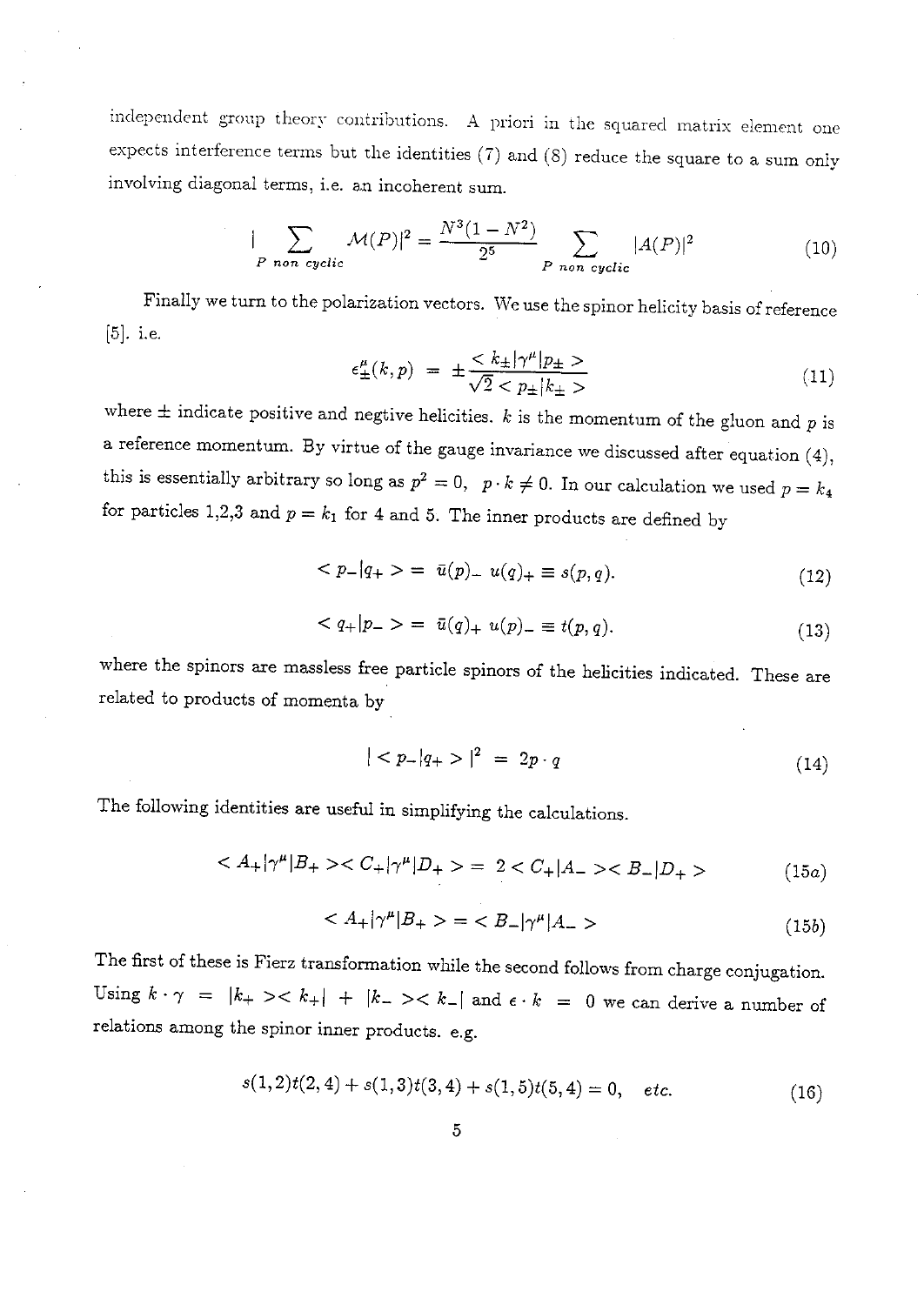Once a specific choice of helicities is made for the gluons, the number of terms in the amplitude gets reduced to a few (less than about ten). The identities (15) and (16) can then be used to reduce it further to a single term. Thus for three positive helicities and two negative helicities we get

$$
A(1+,2+,3+,4-,5-) = 2\sqrt{2} \frac{g^3 s(4,5)^4}{s(1,2)s(2,3)s(3,4)s(4,5)s(5,1)}
$$
(17)

An analogous expression can be written down for the case of three negative helicity gluons. These are the only non zero cases for the five point function. (We have also put in the coupling constant in this equation.)

The example of the five point amplitude shows how higher point amplitudes may be calculated. The parametric form of the amplitude again becomes a multiple hypergeometric function. Apart from extracting the zero slope limit of this function, the computer time required is minimal. We have double checked our results using MACSYMA and SMP independently. MACSYMA takes about an hour of cpu time for the reduction of the hypergeometric functions, SMP takes about 20 minutes. For higher point amplitudes cyclic invariance and the reflection property (8) can be used to significantly cut down the amount of computer time required. These and other results will be published elsewhere.

While this manuscript was being prepared, we received a Fermilab preprint by Mangano, Parke and Xu which overlaps with our work. Although the calculation is not done using string theory, the authors show how the Feynman amplitudes can be summed up in terms of string like sub-amplitudes which have cyclic and gauge invariance.

We would like to thank A.H.Muller and E.J.Weinberg for encouragement and useful discussions.

#### References

[1] S.J.Parke and T.R.Taylor, Phys.Lett 157B (1985) 81,

Nucl.Phys. B269(1986) 410, Phys.Rev.Lett. 56(1986),2459

[2] J.Schwarz, Phys.Rep. 89(1982),224

[3] H.Kawai,D.C.Lewellen and S.-H.H. Tye Nucl.Phys. B269 (1986) 1

[4] H.M.Srivastava and P.W.Karlsson Multiple Gaussian Hypergeometric Series,